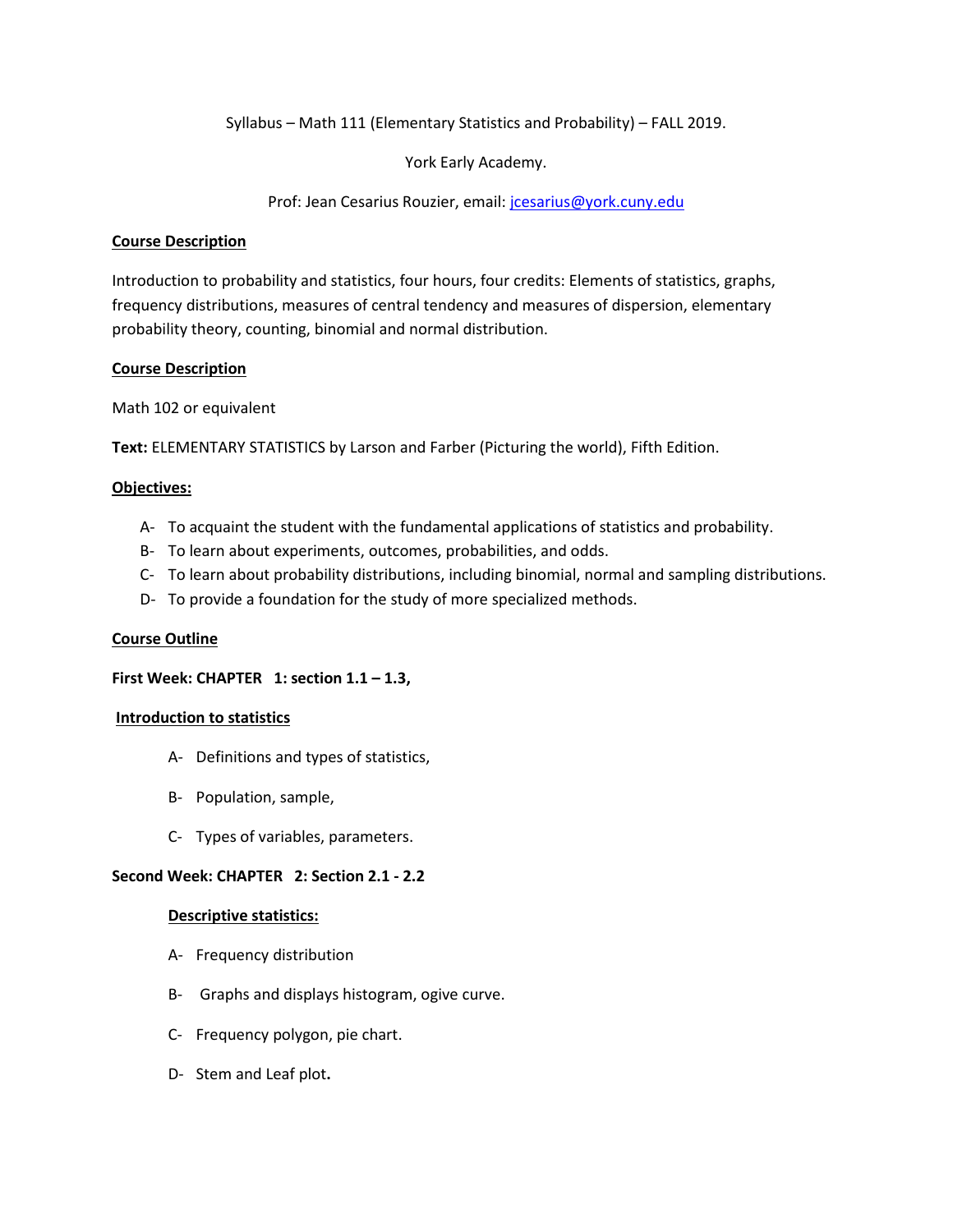#### **Week 3 and 4: Section 2.3 - 2.5**

- A- Measures of central tendency
- B- Measures of variation
- C- Measures of position:
	- i) Summation notation
	- ii) Mean, median, mode range, midrange
	- iii) Variance and standard deviation
- D- Measures for grouped data and other fractiles
- E- Empirical rule and Chebyshev's theorem. **(Test 1. TBA)**

### **Week 5, 6 and 7: Chapter 3: Section 3.1 - 3.4.**

#### **Probability Fundamental:**

- A- Empirical and theoretical probabilities.
- B- Sample space, events and complement.
- C- Addition rule:
	- i) Mutually and non-mutually exclusive events.
- D- Multiplication rule:
	- i) Conditional probabilities (dependent and independent events and counting).

# **Week 8: Chapter 4: section 4.1 – 4.3**

#### **Discrete Probability Distributions:**

- A- Random variables
- B- Binomial probability distributions
- C- Mean, variance and standard deviation for all probability distribution. **(Test 2, TBA)**

#### **Week 9 and 10: Chapter 5 : section 5.1 – 5.5**

#### **Normal probability Distributions:**

A- The standard Normal distribution and applications